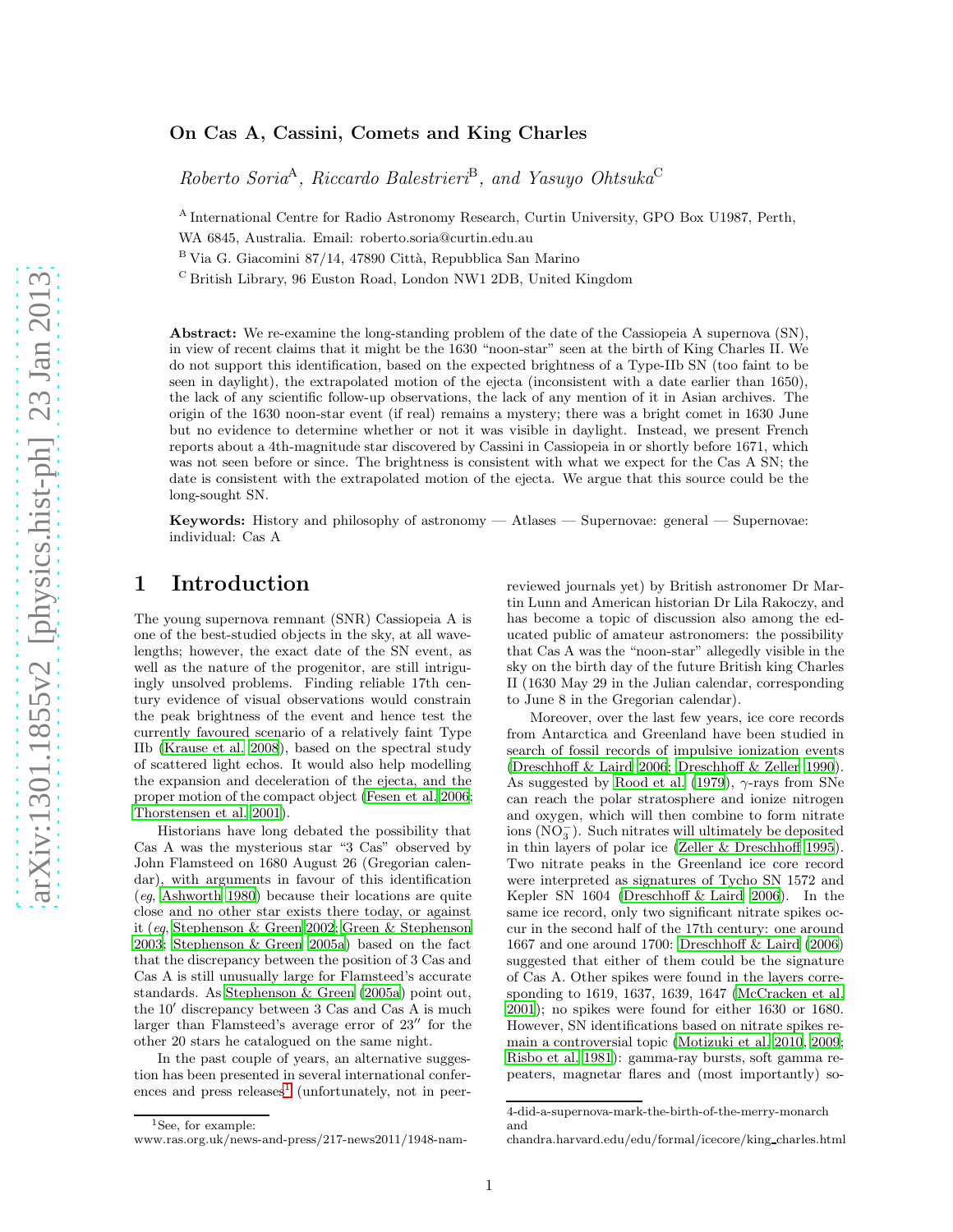Ordiebatur philofophantium more Tadinus. difputationem de ea re fuum ab Syderum etiam Coelique argumentis, haud minus nobilis eius fupremae regionis infpector, quam artifex Medicinae, quae dicta vna eft fcientiarum illarum trium natarum fimul atque adultarum. Aiebat ita, fcripferatque etiam: praecefliffe vnguenta Cometem, de quo Sydere femper opinio fuit, tamquam noua quaedam & magna, & funesta portendat. Sydus fuiffe truci vitra folitum etiam facie. Menfe Iunio, quo maxime tempore, vnguentorum officina illa caluifle credita est extitiffé crinitam eam Stellam : exarfiffe ad Septentrionem spectatores fuiffe multos : neque dubitaffe diuturna. Coeli.

#### III

Coeli affectatione peritiffimos atque praefagos imminentium homines, quin eius exortu, ea, quae euenere denuntiarentur. Sed & alium eiufmodi fulgorem emicuiffe prius anno cio pe xxviii in cardine dextro ab coitu Saturni, quo non aliud inter Coeli portenta minacius truculentiusue haberetur.

Figure 1: Excerpts from Ripamonti's book De Peste, mentioning a bright and (apparently) scary comet visible from Milan in 1630 June, around the time of King Charles's noon-star. This is the original Latin text mentioned in [Lynn \(1894\)](#page-9-9).

lar proton events can also produce nitrate concentration spikes [\(Melott & Thomas 2011\)](#page-9-10), and coastal ice records may be contaminated by nitrates transported thorough the troposphere from lower latitudes [\(Motizuki et al. 2010\)](#page-9-6). An argument in favour of a non-solar origin (including a possible SN) for the 17th century nitrate spikes is the low solar activity during the Maunder Minimum ( $\approx 1645-1715$ ).

Given the prominence enjoyed by the noon-star claim on the NASA/Chandra public outreach website and on popular astronomy magazines, and the controversial nature of ice-core nitrate events, we think it is worth reconsidering this issue. Therefore, in this paper, we discuss whether the identification of a 1630 celestial event with Cas A is scientifically plausible. We then suggest yet another alternative date for the SN, which deserves further investigation.

## 2 The 1630 noon-star: comet or supernova?

Comets are the most obvious candidate for a "new star" unexpectedly appearing in the sky. Indeed, the 1630 star was sometimes called "a comet" by contem-

porary writers and pamphleteers [\(Brown 2010](#page-8-6)). Lunn & Rakoczy's argument in favour of a supernova rests strongly on their claim that in 1630 there were no comets bright enough to be visible in daylight<sup>[2](#page-1-0)</sup>. A similar claim was considered and refuted by [Lynn \(1894](#page-9-9)), who cites a rather obscure Latin chronicle (Giuseppe Ripamonti's De Peste) describing the scary apparition of two great comets in 1628 and 1630, which were believed to be responsible for an outbreak of bubonic plague in Milan; both comets are also reported by [Kronk \(1999](#page-9-11)), based on the same source.

We examined [Ripamonti \(1640\)](#page-9-12)'s original Latin text (Fig. 1): Ripamonti does not directly claim to have seen the 1630 comet: he reports the observation of the "physician and natural philosopher"<sup>[3](#page-1-1)</sup> Alessandro Tadini (1580–1661). According to Ripamonti (p.110), Tadini wrote that "the [comet] star had a scary appearance, even more than usual" ("Sydus fuisse truci ultra solitum etiam facie"), a popular description that usually refers to the size and shape of a comet's tail. "This hairy star appeared in the month of June: it blazed towards the North, many people saw it" ("Mense Junio [...] extitisse crinitam eam stellam: exarsisse ad Septentrionem spectatores fuisse multos"). We checked a later edition of Tadini's book [\(Tadini 1648](#page-9-13)), which states: "A huge comet appeared near the end of June, towards the North, and lasted a long time, seen by many people" ("Apparve nel fine del mese di Giugno una Cometa molto grande verso settentrione et durò molto tempo, vista da più persone"), confirming Ripamonti's account, although "the end of June" is up to three weeks later than the London sighting.

Based on those records, we agree with [Lynn \(1894](#page-9-9))'s conclusions that there is good evidence for a bright comet in the summer of 1630, but could it be visible in daylight? For that to happen, the head of the comet must have an apparent visual magnitude  $m_v \lesssim -6$ mag, depending on the size of the comet head and its angular distance from the Sun. Historically, they are rare: we know of less than a dozen comets that reached such brightness, and could be seen after sunrise or before sunset. Most but not all of them were sungrazing objects [\(Sauval 1997](#page-9-14)). For example, Tycho's comet in 1577 was observed before sunset [\(Kronk 1999](#page-9-11)), even though it was not a sungrazing object. Hence, Tadini's observation that the comet shone "towards the North" is not inconsistent with a daylight brightness; alternatively, it may mean that its tail was pointing towards the North even though its head was near the Sun.

In conclusion, a daylight comet in the summer of 1630 cannot be excluded. The English records are ambiguous on the nature of the object, and there remains a possibility that the whole story is a legend created to glorify the Stuart King, as a sign of divine favour<sup>[4](#page-1-2)</sup>.

<span id="page-1-1"></span><span id="page-1-0"></span> $^2$ chandra.harvard.edu/edu/formal/icecore/king\_charles.html

 $^3 \mathrm{This}$  is how he described himself on a memorial stone in the now-demolished church of Santa Maria della Passarella, in Milan.

<span id="page-1-2"></span><sup>4</sup>Similar stories are known for other famous rulers. For example, on 1671 August 28, "the very night of the marriage [between Czar Peter the Great's parents] a brilliant star was perceived quite close to the planet Mars, and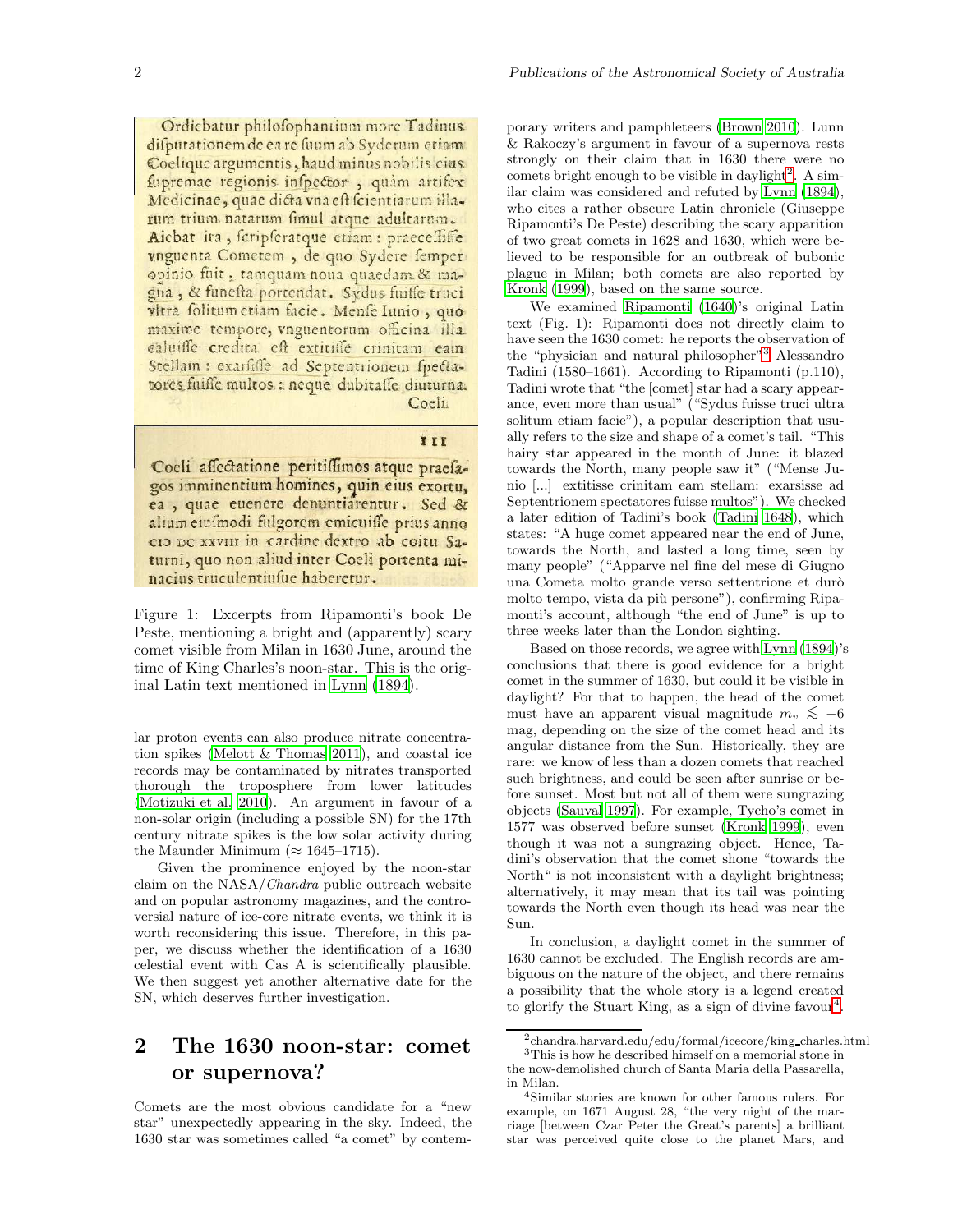In the Italian record, the memory of the event could be distorted by the popular belief that plagues were heralded by comets. Alternatively, implausible as it may seem, there could have been a bright comet and a supernova in the sky at the same time (Cas A would indeed be seen towards the North). To make the situation even more confusing, there was also an almost total solar eclipse<sup>[5](#page-2-0)</sup> visible from London an hour before sunset on 1630 May 31 Julian Calendar (June 10 in the Gregorian Calendar), with a magnitude (that is, the fraction of the diameter of the solar disk in eclipse) of 93%, which could have enhanced the perception of astrological significance for the alleged noon-star event reported two days earlier.

#### 3 Japanese records

[Strom \(2002\)](#page-9-15) cites the apparition of a bright object (star or comet) near the Sun, on 1630 August 5, reported by the Chinese Ancient Records of Celestial Phenomena [\(BAO 1988](#page-8-7)). [Strom \(2002](#page-9-15))'s favourite interpretation is a sungrazing comet belonging to the Kreutz group, seen at perihelion<sup>[6](#page-2-1)</sup>. If the comet perihelion was in August, it is unlikely that the same comet could be visible in daylight already in June.

For an independent test on this and other 17thcentury events, we decided to search for additional information in the Japanese archives. We looked into the Dai-Nihon Shiryo Unified Database<sup>[7](#page-2-2)</sup>, the most complete Japanese historical archives. Only the chronological history records between AD 887 and 1622 have been compiled and printed by the Historiographical Institute of the University of Tokyo so far; however, subsequent records will be published in the next few years. We obtained access to yet-unpublished hand-written records covering the rest of the 17th century. We did find a "guest star" happening in the year Kan'ei 7th (corresponding to 1630). The annals' entry for the 7th month, 8th day of the Japanese calendar, corresponding to August 16, is "fine weather, a guest star appeared in the East" (Fig. 2). We conclude that the Chinese and Japanese records reported the same object, but we do not have enough evidence to identify it with the European event.

We then searched for other possible events in the Dai-Nihon Shiryo, consistent with a SN in Cassiopeia, between 1630 and 1700. We did not find any plausible candidates. There are a few objects identified as "broom stars" (comets), or with corresponding detections in China that are identified as comets, based on their description of appearance and motion in the sky (see also a discussion on the meaning of broom stars in

<span id="page-2-0"></span>5 eclipse.gsfc.nasa.gov/SEsearch/



Figure 2: Excerpts from the Dai-Nihon Shiryo (Japanese historical annals), mentioning the appearance of a guest star on 1630 August 16. Image owned by the Historiographical Institute of the University of Tokyo; courtesy of Prof. Toru Hoya.

was thought by the two astrologers to be a good omen" (Stählin von Storksburg 1788). In 1941, North Korean Dear Leader Kim Jong-il's birth was allegedly heralded by a bright new star in the heavens and a double rainbow all the way across the sky (eg., [French 2007\)](#page-8-8).

SEsearchmap.php?Ecl=16300610

<span id="page-2-1"></span> ${}^{6}$ Charles II's birth star is mistakenly dated 1648 May 29 in [Strom \(2002](#page-9-15))'s table 1 and text.

<span id="page-2-2"></span><sup>7</sup>www.hi.u-tokyo.ac.jp/english/publication/ dainihonshiryo-e.html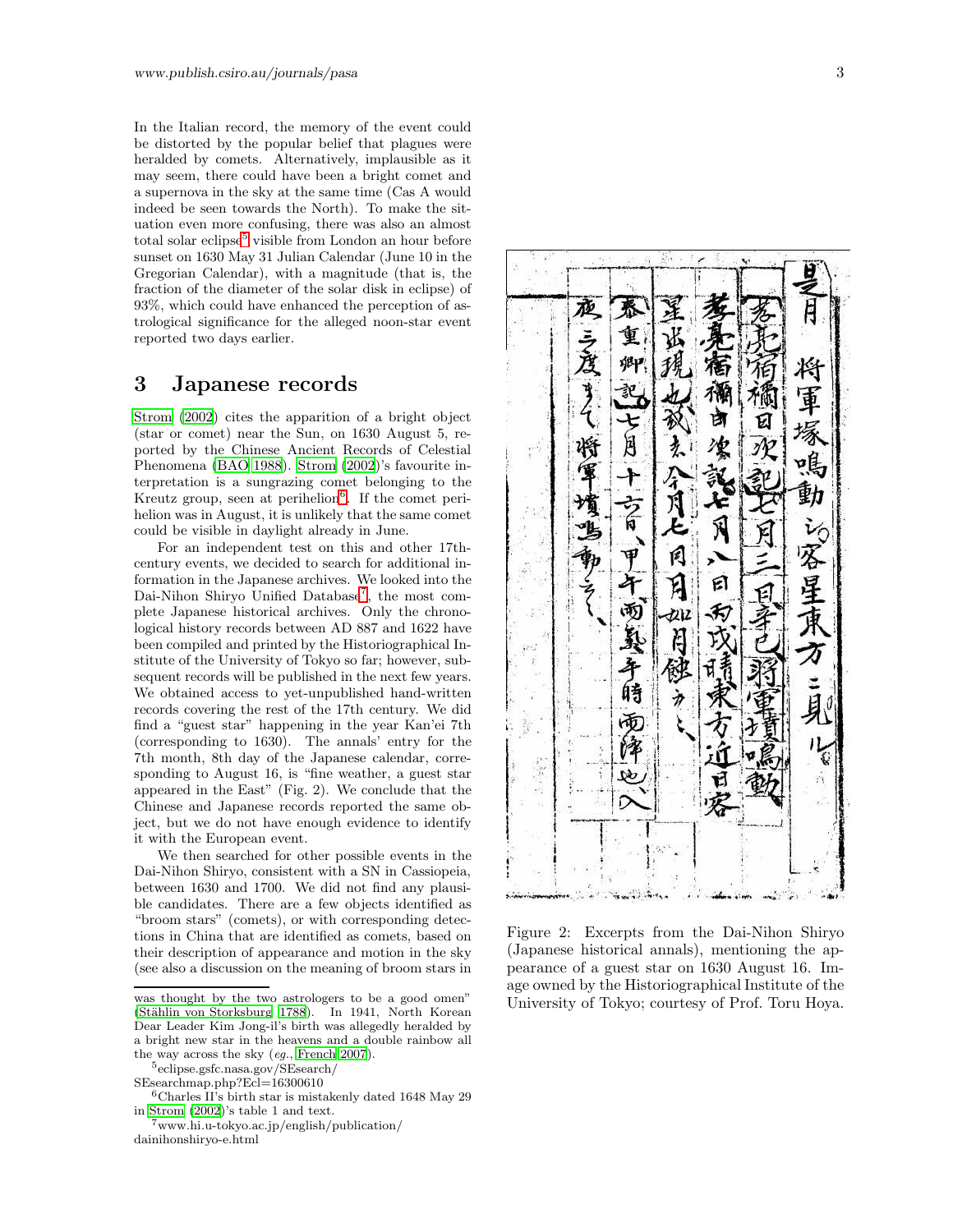[Stephenson & Green 2005a](#page-9-2)[,b](#page-9-17)). For example, one seen in China on 1668 March 3–12, and reported in the Dai-Nihon Shiryo entry of 1668 March 8; another one reported in the Chinese records on 1679 September 2 and in the Japanese archives on 1679 August 21.

An interesting pair of (likely) separate events is mentioned in the entry for the year Shōhō 4th, 5th month, 25th day, which translates as 1647 June 27 in the Gregorian calendar (a year corresponding to a Greenland nitrate spike, [McCracken et al. 2001](#page-9-5)): "a mysterious bright object flew in the North-Eastern sky; also, a guest star appeared in the West, something I have never seen in my life before". However, there is no evidence to connect either of these two events (the first of which is perhaps a bright meteor) with Cas A. A bright new object reported to have been seen in the East-North East sky at dawn on 1661 July 17 could be another sun-grazing comet. Similarly, on 1671 November 29, a "hakki" (a word usually referring to meteors or comets) appeared "between 7 and 9pm in the Western sky, looking like a bright column of light": but that is obviously not where Cas A would have been located. As for the year 1680 (alleged Flamsteed detection), the only celestial event in the Japanese annals is, as expected, the Great Comet observed in December, well reported in European and North American historical records.

#### 4 Brightness of Type IIb SNe

A key assumption of the 1630 noon-star identification is that the Cas A SN must have been bright enough to be seen in daylight, as was the Tycho SN in 1572. We now discuss whether this is the case. Optical spectroscopic studies of the light echo from Cas A have revelead [\(Krause et al. 2008\)](#page-8-0) that the supernova was of Type IIb. This means that it started as a Type II (with hydrogen lines) but quickly evolved to a Type Ib (no hydrogen lines). This type of events was recognized as a distinct class only a few years ago, and its physical interpretation is still disputed [\(Claeys et al. 2011](#page-8-9)). It appears that the progenitor star has only a thin layer of hydrogen left, with a mass  $M_H \sim 0.1$ – $0.5M_\odot$  when it collapses. In one scenario [\(Podsiadlowski et al. 1993\)](#page-9-18), the progenitor star fills its Roche lobe in a binary system and transfers most of its hydrogen envelope to its massive companion star. Another scenario [\(Nomoto et al.](#page-9-19) [1993](#page-9-19)) suggests that two massive stars in a binary system actually merge, forming a common envelope, which is mostly but not entirely removed by the energy released by the in-spiralling of the two cores, before the implosion of the merged core. Observationally, a few percent of core-collapse SNe are now identified as Type IIb, with wildly discrepant estimates going from 1.5% to more than 10% (eg, [Arcavi et al. 2010](#page-8-10); [Smartt 2009](#page-9-20); [Smith et al. 2011](#page-9-21); [Claeys et al. 2011](#page-8-9) for a review).

There are 76 SNe identified as Type IIb in the Asi-ago Catalogue<sup>[8](#page-3-0)</sup> [\(Barbon et al. 1999\)](#page-8-11); we also crosschecked the Asiago list with the List of Supernovae web catalogue hosted by the Harvard-Smithsonian Center for Astrophysics<sup>[9](#page-3-1)</sup>. Sixty-eight of them have a host galaxy identification and a discovery or peak visual brightness. We converted the apparent brightness to absolute magnitudes, using the cosmology-corrected luminosity distances in NED<sup>[10](#page-3-2)</sup>, which are based on the 3K cosmic microwave background frame. We also corrected each source for line-of-sight extinction, using the values from [Schlafly & Finkbeiner \(2011](#page-9-22)). When the optical band is not well defined or specified in the Asiago Catalogue (as is the case for most SNe discovered by amateur astronomers), we used the extinction in the V band. For a few well-studied SNe (1993J: [Schmidt et al. 1993](#page-9-23); 1996cb: [Qiu et al. 1999](#page-9-24); 2001ig: [Bembrick et al. 2002;](#page-8-12) 2008ax: [Pastorello et al. 2008;](#page-9-25) 2011dh: [Arcavi et al. 2011](#page-8-13)), we used more accurate peak brightnesses from individual studies in the literature, rather than the values listed in the Asiago Catalogue, but the difference is generally small and does not affect our general conclusions. We plot the resulting absolute brightness distribution in Fig. 3. The distribution is clearly peaked at  $-17.5 \leq M \leq -16.5$ mag. The tail of the distribution at fainter magnitudes is probably due to objects being discovered past their peak brightness. The small number of sources with  $-18.5 \lesssim M \lesssim -19$  mag may belong to a different subclass of Type IIb SNe, or may be mis-classifications, but that is beyond the scope of this paper. We are also aware that the catalogue contains a mixture of discovery and peak brightnesses, and often non-standard photometric bands or visual estimates; however, the main point of our exercise is simply to show that most Type IIb SNe reach a characteristic absolute brightness  $\sim -17$  mag. (See [Richardson et al. 2006](#page-9-26), [2002](#page-9-27) for the brightness distribution of other classes of SNe, based on the Asiago Catalogue.) The distance of Cas A is  $3.4^{+0.3}_{-0.1}$  kpc [\(Reed et al. 1995\)](#page-9-28), that is a distance modulus =  $12.7^{+0.2}_{-0.1}$  mag. Adding an extinction  $A_V \sim$ 8 mag [\(Krause et al. 2008](#page-8-0)) results in an apparent peak brightness  $m_V \sim 3-4$  mag for Cas A, clearly not visible in day light, and not particularly impressive at night, either.

# 5 Additional evidence against a 1630 Cas A identification

Another constraint on the explosion date comes from analyses of the proper motion of the ejecta. Such studies have consistently indicated a date later than 1650. More specifically, [Thorstensen et al. \(2001](#page-9-0)) extrapolated an undecelerated convergence date of 1671.3  $\pm$ 0.9, from a sample of 17 bright knots for which archival imaging data was available over at least 50 years. Using a larger sample of 72 bright and/or compact knots imaged by the Hubble Space Telescope, [Fesen et al. \(2006\)](#page-8-1) estimated an explosion date of  $1671.8 \pm 17.9$  (again, neglecting deceleration). Using instead a subsample of knots from the northwestern limb, which appear to have suffered the least amount of deceleration, [Fesen et al.](#page-8-1)

<span id="page-3-0"></span><sup>8</sup>Most updated version available online: heasarc.gsfc.nasa.gov/W3Browse/starcatalog/asiagosn.html

<span id="page-3-2"></span><span id="page-3-1"></span><sup>9</sup> cfa-www.harvard.edu/iau/lists/Supernovae.html  $\rm ^{10}$ ned.ipac.caltech.edu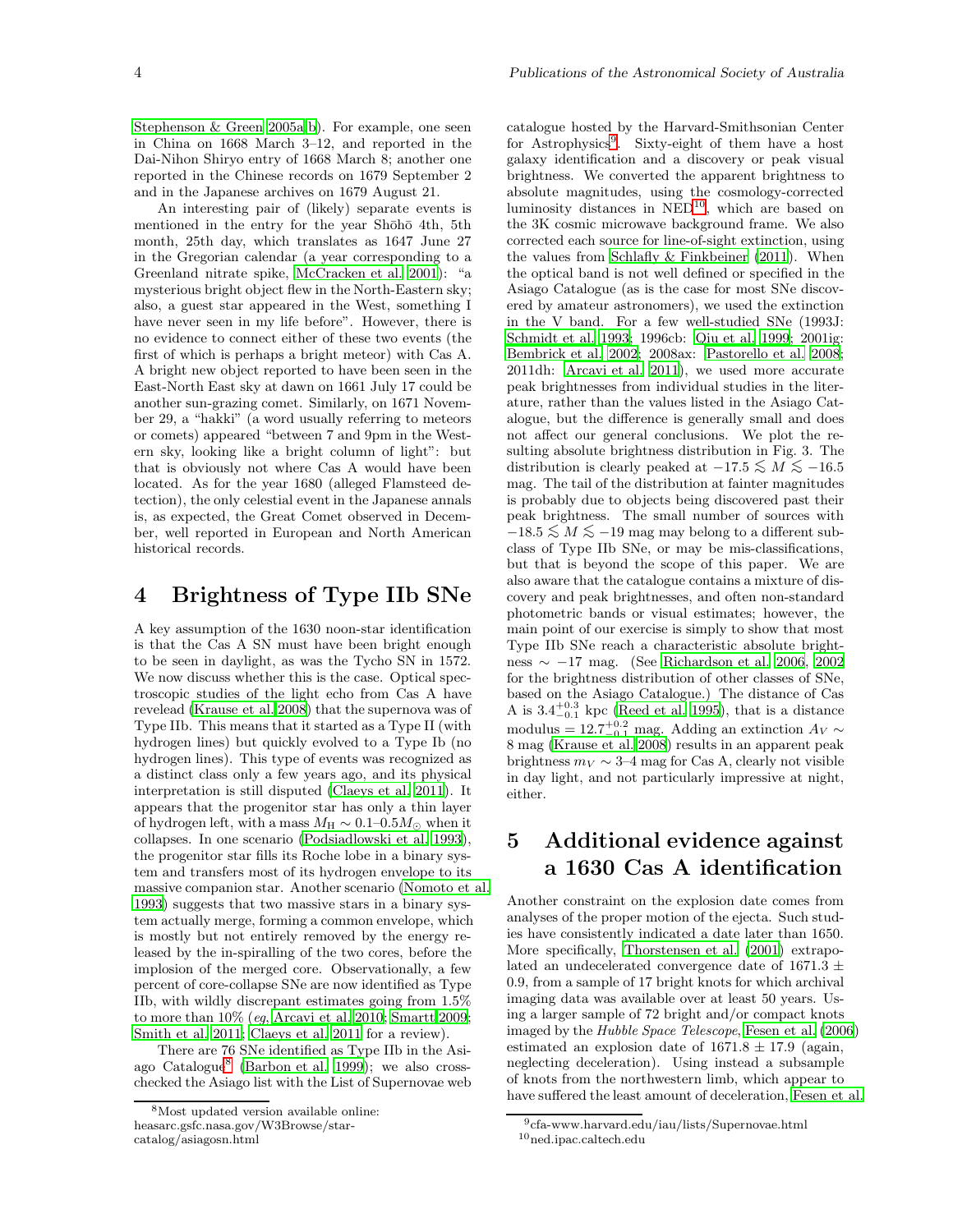

Figure 3: Absolute visual magnitude of the 68 Type-IIb SNe identified since 1993 with a reliable host galaxy identification. Peak brightness were used whenever possible; otherwise, we adopted discovery brightnesses from the Asiago catalogue.

 $(2006)$  $(2006)$  estimated  $1680.5 \pm 18.7$ .

Finally, we need to consider a common-sense argument. If the 1630 day-time object was real, and seen by so many common people, it must have caught the attention also of natural philosophers, astrologers, astronomers, mathematicians, theologians. When a "new star" (Tycho's SN) appeared in Cassiopeia in 1572 [\(Brahe 1573](#page-8-14)), it sparked tremendous interest, with philosophical and scientific discussions about the nature of fixed stars, for the first time unequivocally showing signs of change rather than being perfect and eternal. The new object was immediately reported in sky charts and mentioned in letters and academic treaties. A similar "new star" event in 1630 (in the same region of sky!) would have been equally well reported, or more, considering the progress of astronomy in the intervening six decades. That was clearly not the case; the lack of interest is consistent with the 1630 event being a more familiar event (meteor or comet).

#### 6 The 1671 Cassini report

Based on the characteristic age extrapolated from the ejecta, as discussed in Section 5, we decided to focus our search for further clues between about the years 1660 and 1680. By that time, observational astronomy had become more advanced in Europe than in East Asia, and a 3th–4th mag object would be more likely to be discovered and catalogued there. If there was one person in the Old Continent specifically interested in the study of variable or new stars, that was Gian Domenico Cassini (1625–1712). Cassini and his collaborator and academic successor Geminiano Montanari (1633–1687) established the first systematic survey of variable stars at the University of Bologna in the late 1660s (after Montanari had serendipitously discovered the variability of Algol in 1667). Cassini moved to Paris on 1669 April 4, invited by King Louis XIV, but



Mais comme le peu d'asseurance qu'on a de l'exactitude du catalogue d'Hipparque, nous donne lieu de croire que plusieurs Etoiles qui n'étoient pas dans ce cail demeurer d'accord que quelques unes de celles qu'on a depuis remarquées, n'ont pas toujours paru. Car fans parler icy des Etoiles que l'on a remarquées dans la constellation de Cassiopee, au col de la Baleine, à la poitrine du Cygne, & dans le Serpentaire, M. Caffini en a découvert plusieurs autres plus petites, de la nouveauté defquelles il y a de grandes prefomptions. Par exemple, il en a observé vne de la 4e grandeur & deux de la 5e dans Gaffiopee, où il eft certain qu'elles ne fe voyoient pas auparavant ; plusieurs Altronomes ayant exacte-<br>ment compré jusqu'aux plus petites Etoiles de cette confiellation, & pas un d'eux n'ayant parlé de ces trois-la. Il en a découvert deux autres, l'une de la 4e, & l'autre de la 5 grandeur, vers le commencement de la conftellation de l'Eridan , où l'on eft encore affuré qu'elles n'étoient pas sur la fin de l'an 1664; parce que

Figure 4: Header and excerpts from Jean Gallois's report on new stars, published on the Journal des Sçavans in 1671. We argue that the 4thmagnitude star in Cassiopeia (never seen before or since) could be the Cas A SN.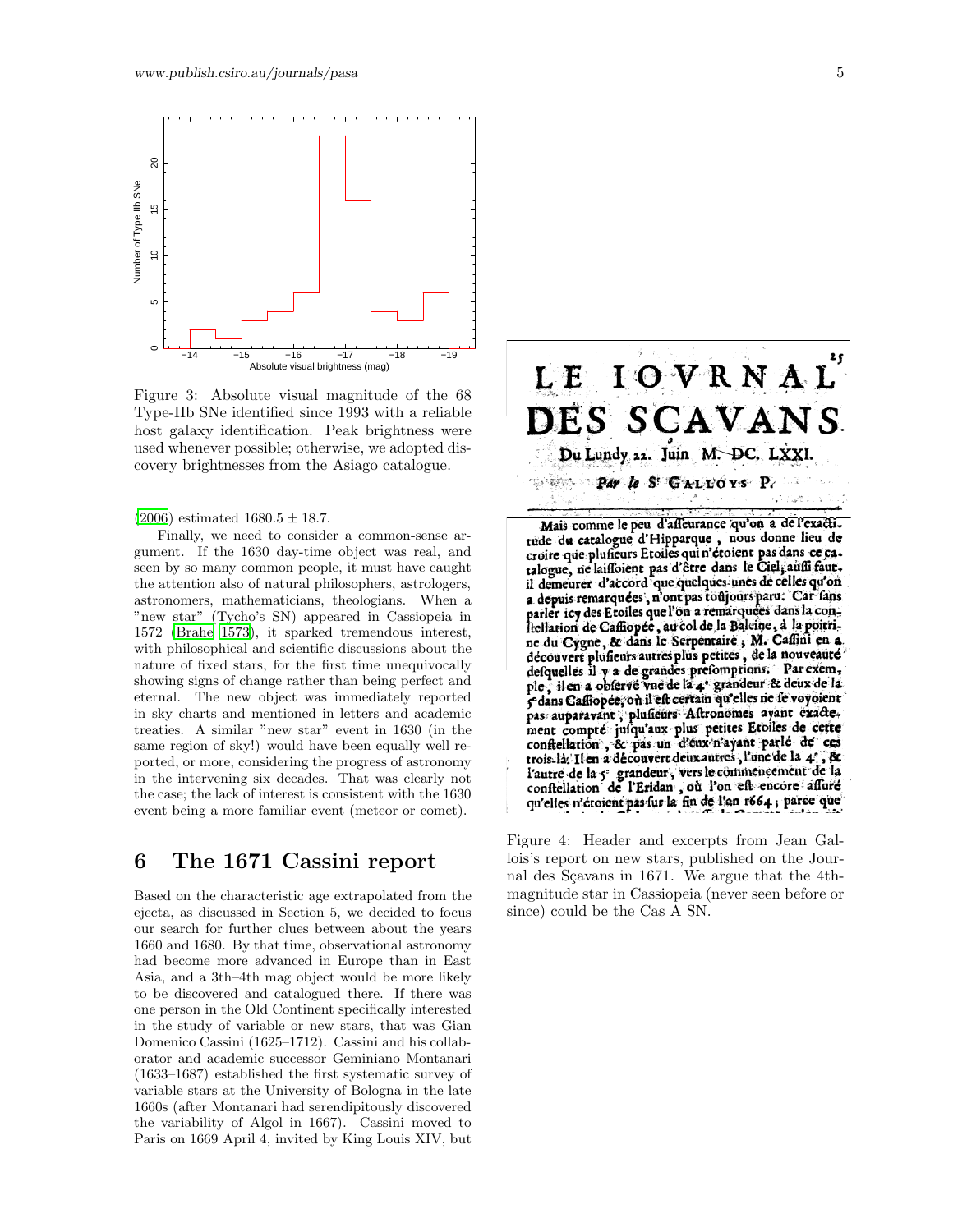# 222 HISTOIRE DE L'ACADEMIE ROYALE ASTRONOMIE.

#### SUR LES CHANGEMENS DE GRANDEUR apparentes des Etoiles.

Onfieur Maraldi, qui fut reçû cette année dans 1694. l'Académie, lut le détail de les Observations sur les divers changemens dans la grandeur apparente des étoiles fixes; outre les étoiles qui se voyoient autrefois, & qui ont difparu entiérement, ou qui augmentent & diminuent tour à tour jusqu'à ce qu'on les perde entierement de vue, comme celle du col de la Baleine, & les deux de la confiellation du Cygne, M. Maraldi en a observée plusieurs autres qui subissent les mêmes changemens de grandeur.

224 HISTOIRE DE L'ACADEMIE ROYALE

1694. Dans le Grand Chien l'étoile qui eft à l'oreille droite marquée de la 3<sup>e</sup> grandeur, & qui en 1670, n'étoit<br>prefque plus visible, est à préfent de la 4e.

Les deux étoiles de la 2e grandeur dans le Navire, qui font la 31e & la 32e, & qui disparurent du tems des Obfervations de M. Montanari, font toujours invifibles.

Dans Androméde on voit 4 étoiles nouvelles, l'étoile Dans Andromede on voit 4 etoiles nouvelles, l'étoile<br>marquée A dans Bayer, qui avoit difparu suivant les Ob-<br>fervations de M. Cassini, est à préfent visible.<br>Dans l'année 1671. M. Cassini trouva 5 étoiles nou-

velles dans Caffiopée; il n'y en a à préfent que deux qui fubfiftent, les trois autres ont difparu. Mais il y en a trois autres nouvelles de la 6e grandeur, une au piedeftal de la chaife, l'autre au ventre, & la dernière à la poitrine.

M. Maraldi a obfervé encore plusieurs autres étoiles nois matter a betty entert punears autres etones<br>nouvelles, 8 par exemple dans le Pegaze, 3 au-tour des<br>Hyades, 3 dans la Confiellation de la Vierge, &c. Il remarque que presque tous les changemens arrivent dans la Voye de Lair,

Figure 5: Header and excerpts from the Histoire de l'Acad´emie Royale des Sciences, reporting on Maraldi's communication in 1694 that some of the new stars found by Cassini in Cassiopeia were no longer visible.

continued to pursue this line of research from the newly established Royal Observatory in Paris, which opened in 1671. He was the most renowned and probably most skilled astronomer in Continental Europe at the time, enjoying the same prestige as the British Astronomer Royal Sir John Flamsteed.

Only a minimal part of Cassini's manuscript observation records have been catalogued and published; other information on his work is available from secondhand reports. We searched and found an article written by the natural philosopher and mathematician Jean Gallois  $(1632-1707)$ , on the "Journal des Sçavans" (a prestigious French literary and scientific journal founded and edited by Gallois himself), dated Monday 22 June 1671 [\(Gallois 1671](#page-8-15)). The topic of the article is variable stars. Gallois writes (page 35): "M. Cassini en a découvert plusieurs autres [étoiles] plus petites, de la nouveauté desquelles il y a de grandes presomptions. Par exemple, il en a observé une de la  $4^e$  grandeur & deux de la  $5^e$  dans Cassiopée, où il est certain qu'elles ne se voyoient pas auparavant, plusieurs Astronomes ayant exactement compté jusqu'aux plus petites Etoiles de cette constellation,  $\&$  pas un d'eux n'ayant parlé dé ces trois-l`a". This article is extremely important, because Gallois is very likely reporting what he heard directly from Cassini; the two scientists were close friends and Gallois used to proof-read the French language of Cassini's scientific communications [\(Cassini](#page-8-16) [1810](#page-8-16)). In summary, Cassini reported the discovery of a 4th-magnitude star in Cassiopeia in 1671 (together with two fainter ones), a star that was not accounted for in any previous sky chart.

This is interesting because we know that all 4thmagnitude stars in Cassiopeia had already been discovered and published in sky charts decades before Cassini's observations. For example, we examined Johann Bayer's Uranometria [\(Bayer 1603](#page-8-17)) and compared it with today's Hipparcos catalogue [\(van Leeuwen 2007\)](#page-9-29). Bayer's chart is complete down to  $V = 4.83$  mag. This completeness limit takes into account a couple of binary stars that could not be visually resolved at the beginning of the 17th century. Notice that some of Bayer's stars (in particular, 50 Cas,  $V = 3.95$  mag) are drawn with the correct location and magnitude in his charts but did not receive a Greek-letter classification: that is routinely the case for stars located outside the "classical" boundary of a constellation defined by the drawing of its traditional mythological figure. We also checked that Bayer's scale of visual magnitudes corresponds to today's definition; we found that stars classified as "4th magnitude" correspond to  $3.5 \lesssim V \lesssim 4.5$ mag in the Hipparcos catalog. Therefore, there should be no ambiguity when Cassini mentions the discovery of a 4th-magnitude star.

Twenty-five years after the publication of Uranometria, Julius Schiller (1580–1627) worked with Johann Bayer (1572–1625) to create a revised and updated stellar atlas [\(Schiller 1627\)](#page-9-30). Schiller did not simply replace all of the pagan constellations with Christian figures: he added several new stars discovered after the publication of Bayer's charts, and refined their positions. We examined Schiller's map of Cassiopeia and found that it is complete down to  $V = 4.95$  mag (again,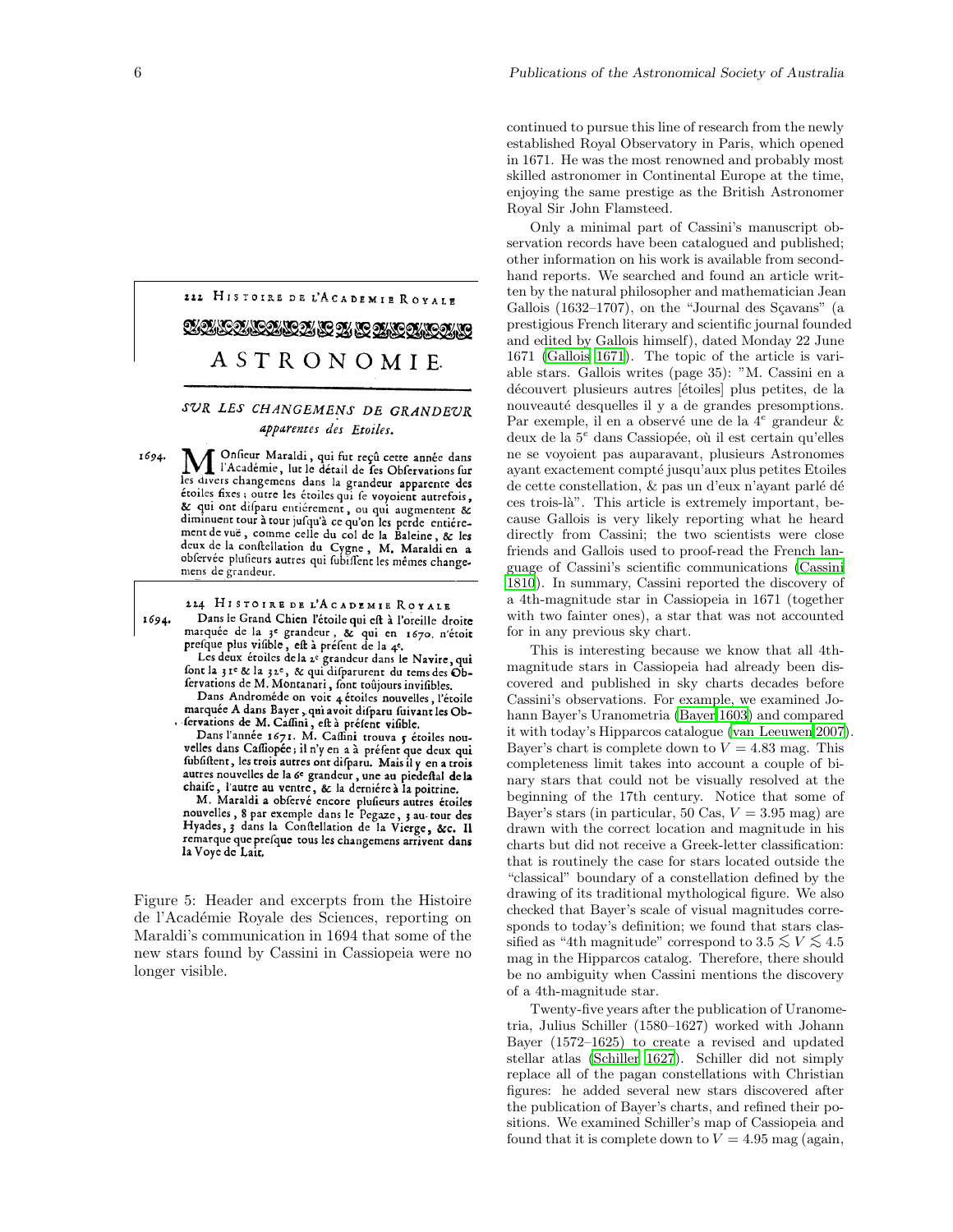

Figure 6: An ancient star map: "St Mary Magdalen alias Cassiopeia" in Schiller's Coelum Stellatum Christianum (circa 1627); source: the Linda Hall Library of Science, Engineering & Technology. We overplotted the positions of Cas A and of Tycho's SN 1572.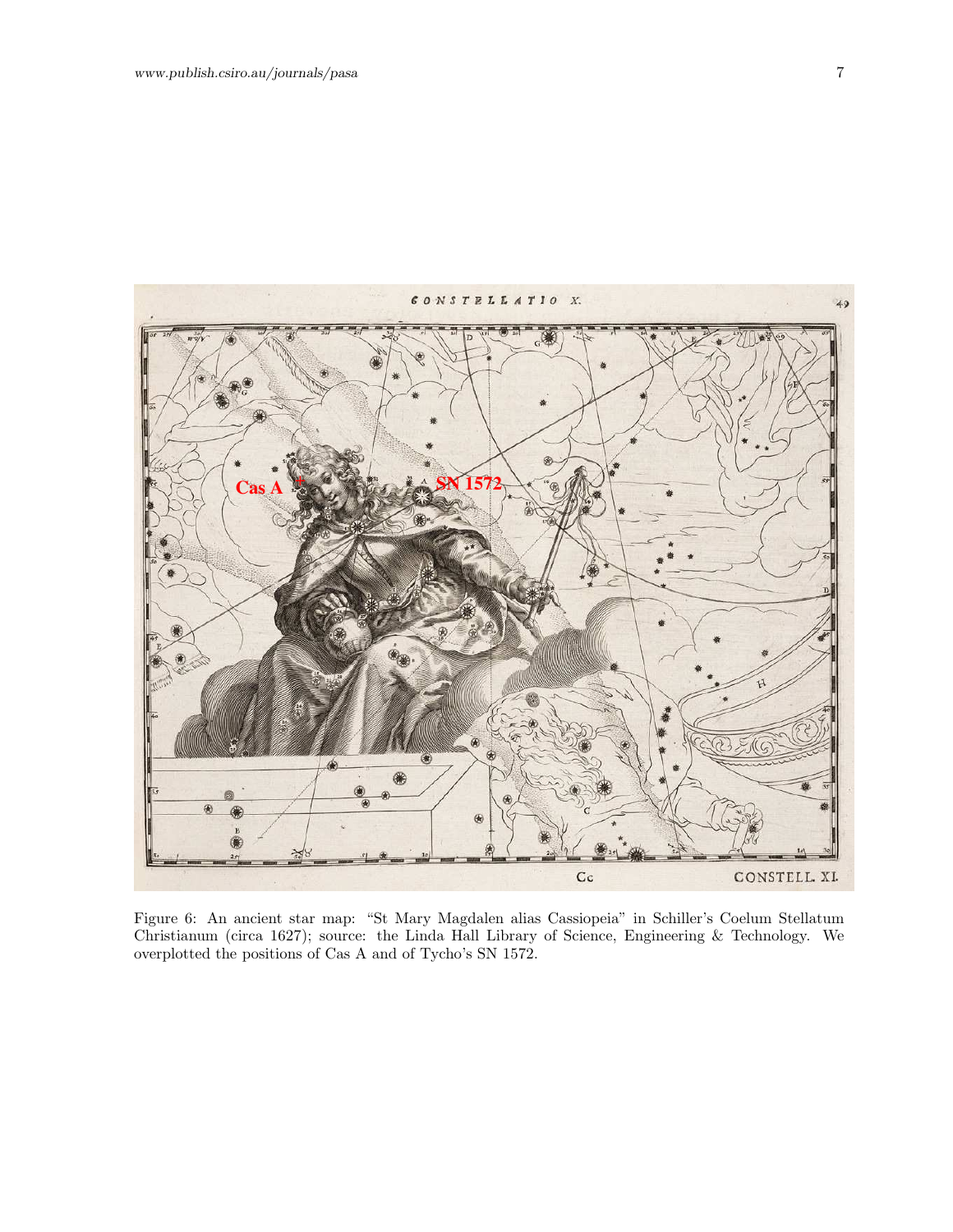

Figure 7: A modern sky map, from GoogleSky (circa 2012), showing the eastern section of Cassiopeia. We labelled some of the stars with Schiller's numbers and Bayer's Greek letters. Size of the image: 13◦ × 5 ◦ .5. North is up, east to the left. Schiller's star Number 30 (present but not labelled in Bayer's map) is known today as AR Cas, and it may be the object Flamsteed really saw in 1680 [\(Kamper 1980;](#page-8-18) [Green & Stephenson 2003](#page-8-3)).

allowing for unresolved double stars).

Cassini was certainly well familiar with both Bayer's and Schiller's charts. We find it impossible to believe that the best astronomer in Europe at the time would not know all the dozen-or-so 4th-magnitude stars of Cassiopeia, or that he estimated the wrong brightness for his *nouvelle étoile*. That is even more implausible considering that Cassiopeia had probably been the most closely monitored region of the sky since the stunning appearance of SN 1572, and that Cassini was specifically interested in variable stars and therefore in the possibility of a re-appearance of that source. Moreover, Cassiopeia is circumpolar from Europe, so it can be observed all year round. As for the other two new stars observed by Cassini in Cassiopeia in or before 1671, they were of 5th magnitude, at which level the existing charts were not complete; therefore we do not need to invoke special variability for those.

The next reference we found about Cassini's new stars in Cassiopeia is from the "Histoire & Mémoires" de l'Académie Royale des Sciences" [\(Maraldi 1694\)](#page-9-31). We read there that the Italian-French astronomer Giacomo Filippo (Jacques Philippe) Maraldi (1665–1729), inducted into the Académie in 1694 and research staff member at the Paris Observatory since 1687, presented a report "On changes of the apparent brightness of stars" ("Sur les changemens de grandeur apparentes des Etoiles"). Maraldi's communication was read to the Académie on 1694 December 4. Secretary Jean-Baptiste Du Hamel (1623–1706) summarized it as such, in the Histoire: "Dans l'année 1671 M. Cassini trouva 5 étoiles nouvelles dans Cassiopée; il n'y en a à présent que deux qui subsistent, les trois autres ont disparu. Mais il y en a trois autres nouvelles de la  $6^e$  grandeur, une au piedestal de la chaise, l'autre au ventre, & la dernière à la poitrine".

A further mention of the variable stars in Cassiopeia observed by Cassini is found in his son Jacques

Cassini (Cassini II)'s Elemens d'astronomie [\(Cassini](#page-8-19) [1740](#page-8-19)), although he appears to summarize the information previously reported by Gallois and Maraldi: "Outre ces étoiles dont on vient de faire le rapport, mon pere en a découvert plusieurs autres plus petites, qu'on présume être nouvelles. Par exemple, il en a observ´e une de la quatrieme grandeur, & deux de la cinquieme, dans la constellation de Cassiopée, où il est certain qu'elles ne se voyoient pau auparavant, n'y ayant aucun Astronome qui en ait fait mention, quoiqu'il y en ait eu plusieurs qui ayent exactement compté jusqu'aux plus petites étoiles de cette constellation. En 1671, il trouva cinq nouvelles étolies dans la Cassiopée, dont trois avoient disparu".

We do not know the coordinates of the transient 4th-magnitude star discovered by Cassini in Cassiopeia, nor of the other variable ones. Cas A is outside the traditional mythological boundaries of Cassiopeia, located between Cassiopeia and Cepheus: this may explain why its location was not reported more precisely at the time. Moreover, we should not assume (based on the words used by Gallois and Maraldi) that the first observation of the transient star in Cassiopeia occurred precisely in the first half of 1671. Cassini was known to observe his targets meticulously for years, sometimes, before reporting a result or a new discovery. This caveat is important in view of the nitrate spike detected in the 1667 ice layers. On the other hand, on 1668 July 2, the Journal des Sçavans reported on the "Apparizioni celesti dell'anno 1668 osservate in Bologna da Gio. Domenico Cassini Astronomo dello studio publico" [\(Gallois 1668\)](#page-8-20), in which other variable stars are mentioned, but not those in Cassiopeia.

To make further progress, we need to access and search through the original records of Cassini's observations, especially those between 1669 and 1671. Such documents are still kept in the archives of the Paris Observatory, and have never been catalogued or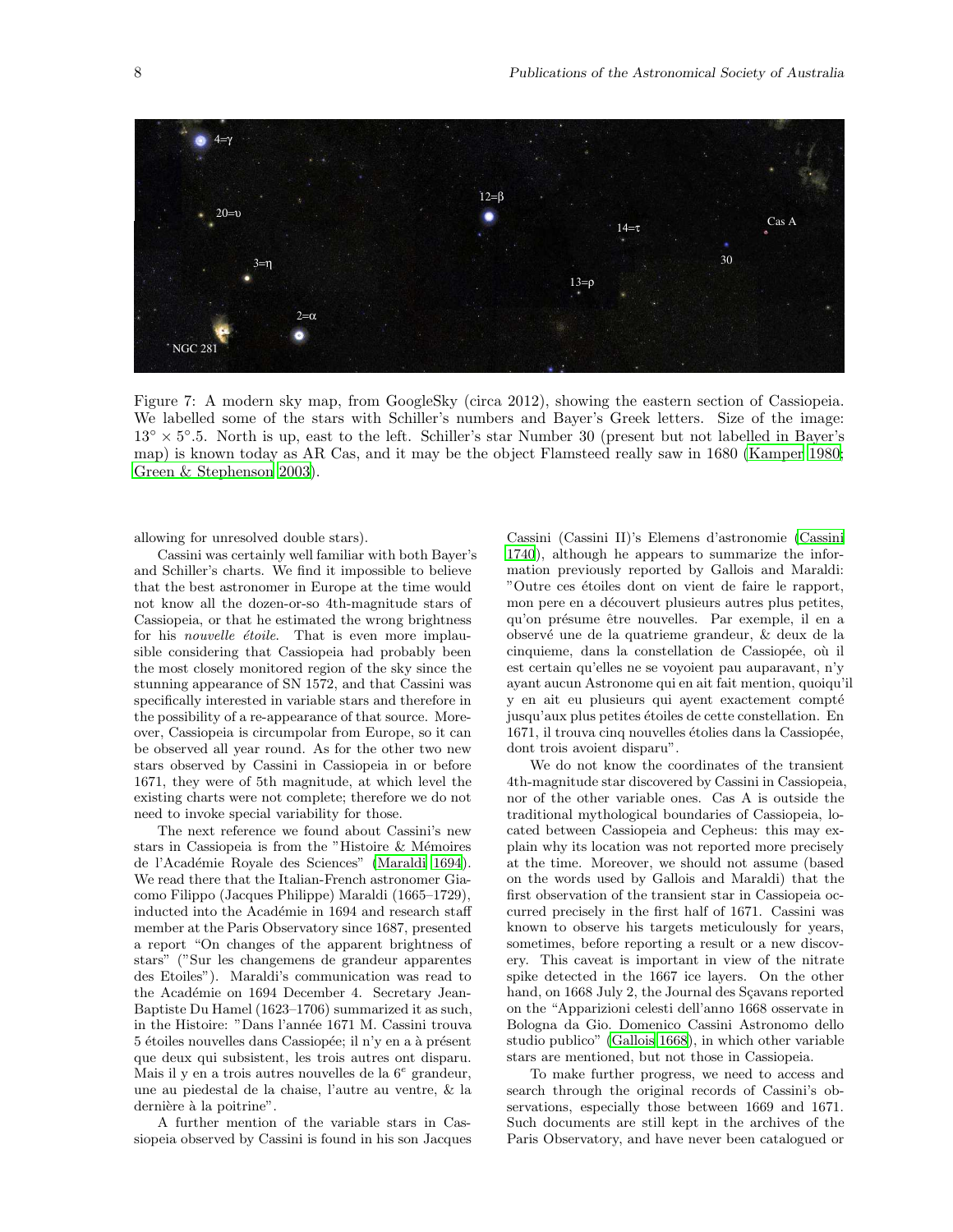scanned. As we send this paper to press, we are still negotiating the possibility of accessing those archive in Paris for further research. Hopefully, we will report on this in follow-up work. But for now, we can already propose that Cassini's 1671 reported observation of a 4th-magnitude transient star in Cassiopeia is at least as strong a candidate for Cas A as Flamsteed's 1680 observation.

### 7 Conclusions

We examined recent claims that the Cas A SN might be identified with a 1630 "noon-star" reported in the English literature. We strongly disfavour this possibility, based on the expected brightness of a Type-IIb SN (too faint to be seen in daylight), the extrapolated motion of the ejecta (inconsistent with any explosion date earlier than at least 1650), the lack of any scholarly reference to the event. We detail strong evidence that there was a bright comet in 1630 June, but we found no evidence to determine whether it could be visible in daylight. We also found no record of day-time guest stars or broom stars consistent with a 1630 Cas A SN in the Japanese archives. Based on the motion of the ejecta, we focused our search for the Cas A progenitor to the years between about 1660 and 1680, and to the astronomers who would have been most likely to notice it: Gian Domenico Cassini and his collaborators, who were doing pioneering work on variable stars. We found a report about a 4th-magnitude star (that is, with the brightness expected for the Cas A SN) discovered by Cassini in Cassiopeia in or shortly before 1671 (the same epoch inferred for the event by [Thorstensen et al. 2001](#page-9-0)), which was not seen before or since. We argue that this source could be the longsought SN, but further research in the original observing logs (kept at the Paris Observatory) is needed to determine the discovery date and coordinates of the transient Cassiopeia object observed by Cassini.

#### Acknowledgments

We thank Fabrizio Bònoli, Valeria Zanini, Suzanne Débarbat, Nicola Masetti, Naomi Mockford and an anonymous referee for their suggestions and comments. We thank Toru Hoya and Hidenori Ouchi for their invaluable help with the Japanese records at the Historiographical Institute of the University of Tokyo.

#### References

<span id="page-8-10"></span>Arcavi, I., Gal-Yam, A., Kasliwal, M. M., et al. 2010, ApJ, 721, 777

<span id="page-8-13"></span>Arcavi, I., et al. 2011, ApJ, 742, L18

<span id="page-8-2"></span>Ashworth, W. B. 1980, J.Hist.Astron., 11, 1

<span id="page-8-11"></span>Barbon, R., Buond´ı, V., Cappellaro, E., Turatto, M. 1999, A&AS, 139, 531

- <span id="page-8-17"></span>Bayer, J. 1603, "Uranometria: omnium asterismorum continens schemata, nova methodo delineata, aereis laminis expressa", C. Mangus Ed., Augsburg (Germany)
- <span id="page-8-7"></span>Beijing Astronomical Observatory [BAO] (Chief editor) 1988, Zhong guo gu dai tian xiang ji lu zong ji, Jiangsu Science and Technology Publishing House, Nanjing
- <span id="page-8-12"></span>Bembrick, C., Pearce, A., Evans, R. 2002, IAUC, 7804,  $\mathfrak{D}$
- <span id="page-8-14"></span>Brahe, T. 1573, "De nova et nullius aevi memoria prius visa stella iam pridem anno a nato Christo 1572, mense Novembri primum conspecta, contemplatio mathematica", Copenhagen, Laurentius Benedictus
- <span id="page-8-6"></span>Brown, M. A. 2010, in "The Pleiadic Age of Stuart Poesie: Restoration Uranography, Dryden's Judicial Astrology, and the Fate of Anne Killigrew", English Theses, Georgia State University, page 49 and footnotes
- <span id="page-8-19"></span>Cassini, J. [Cassini II] 1740, in "Elemens d'astronomie", Paris, Imprimerie Royale, pages 72–73
- <span id="page-8-16"></span>Cassini IV, J.-D., 1810, in "Mémoires pour servir à l'Histoire des Sciences et à celle de l'Observatoire Royal de Paris, suivis de la vie de J.-D. Cassini, ´ecrite par lui-mˆeme, et des ´eloges de plusieurs Académiciens morts pendant la Révolution", Paris, Bleuet, pages 292–293
- <span id="page-8-9"></span>Claeys, J. S. W., de Mink, S. E., Pols, O. R., Eldridge, J. J., Baes, M. 2011, A&A, 528, 131
- <span id="page-8-4"></span>Dreschhoff, G. A. M., Laird, C. M. 2006, AdSpRes, 38, 1307
- <span id="page-8-5"></span>Dreschhoff, G. A. M., Zeller, E. J. 1990, SolPhys, 127, 333
- <span id="page-8-1"></span>Fesen, R. A., et al. 2006, ApJ, 645, 283
- <span id="page-8-8"></span>French, P. 2007, in "North Korea: The Paranoid Peninsula: A Modern History", London, Zed Books, p. 57
- <span id="page-8-20"></span>Gallois, J. 1668, "Apparizioni celesti dell'anno 1668 osservate in Bologna da Gio. Domenico Cassini Astronomo dello studio publico", Journal des Sçavans, pages 57–60
- <span id="page-8-15"></span>Gallois, J. 1671, "Observation d'une étoile nouvellement découverte proche la Constellation du Cygne", Journal des Sçavans, pages 32-36
- <span id="page-8-3"></span>Green, D. A., Stephenson, F. R. 2003, in "Supernovae and Gamma-Ray Bursters", K. Weiler Ed., Lecture Notes in Physics, 598, 7

<span id="page-8-18"></span>Kamper, K. W. 1980, The Observatory, 100, 3

<span id="page-8-0"></span>Krause, O., Birkmann, S. M., Usuda, T., Hattori, T., Goto, M., Rieke, G. H., Misselt, K. A. 2008, Science, 320, 1195